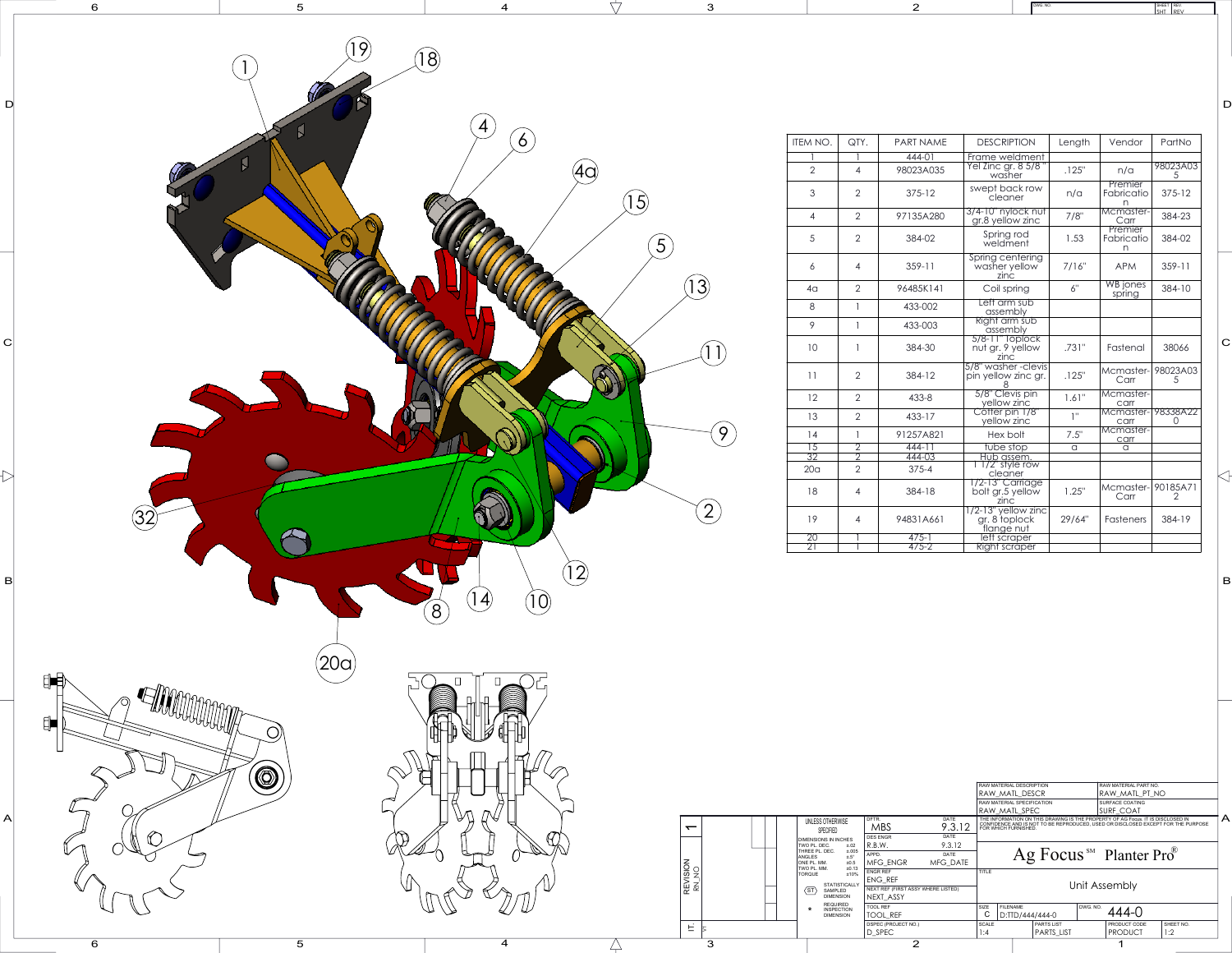







6

|                                |   |                                                                                                                                   |                                                                               |                                    |                     | RAW MATERIAL DESCRIPTION<br>RAW MATL DESCR<br>RAW MATERIAL SPECIFICATION<br>RAW MATL SPEC |                                        |          | RAW MATERIAL PART NO.<br> raw matl pt no<br>SURFACE COATING<br>Isurf COAT                                                                                           |                  |
|--------------------------------|---|-----------------------------------------------------------------------------------------------------------------------------------|-------------------------------------------------------------------------------|------------------------------------|---------------------|-------------------------------------------------------------------------------------------|----------------------------------------|----------|---------------------------------------------------------------------------------------------------------------------------------------------------------------------|------------------|
|                                |   | UNLESS OTHERWISE<br>SPECIFIED                                                                                                     | DFTR.<br><b>MBS</b>                                                           | <b>DATE</b><br>9.3.12              |                     | FOR WHICH FURNISHED.                                                                      |                                        |          | THE INFORMATION ON THIS DRAWING IS THE PROPERTY OF AG Focus. IT IS DISCLOSED IN<br>CONFIDENCE AND IS NOT TO BE REPRODUCED, USED OR DISCLOSED EXCEPT FOR THE PURPOSE |                  |
|                                |   | <b>DIMENSIONS IN INCHES</b><br>TWO PL. DEC.<br>±.02<br>THREE PL. DEC.<br>±.005<br>$\pm .5^\circ$<br>ANGLES<br>ONE PL. MM.<br>±0.5 | <b>DES ENGR</b><br>R.B.W.<br>APPD.<br>MFG ENGR                                | DATE<br>9.3.12<br>DATE<br>MFG DATE |                     |                                                                                           |                                        |          | $\rm Ag$ Focus $\rm SM$ Planter Pro                                                                                                                                 |                  |
| REVISION<br>$\frac{1}{2}$<br>る |   | ±0.13<br>TWO PL. MM.<br>±10%<br><b>TORQUE</b><br><b>STATISTICALLY</b><br>$\langle$ ST $\rangle$<br>SAMPLED<br><b>DIMENSION</b>    | <b>ENGR REF</b><br>ENG REF<br>NEXT REF (FIRST ASSY WHERE LISTED)<br>NEXT ASSY | <b>TITLE</b><br>Unit Assembly      |                     |                                                                                           |                                        |          |                                                                                                                                                                     |                  |
|                                |   | <b>REQUIRED</b><br>$\star$<br><b>INSPECTION</b><br><b>DIMENSION</b>                                                               | <b>TOOL REF</b><br><b>TOOL REF</b>                                            |                                    | SIZE<br>C           | <b>FILENAME</b><br>D:TTD/444/444-0                                                        |                                        | DWG. NO. | $444 - 0$                                                                                                                                                           |                  |
| $\mathop{E}\limits$            |   |                                                                                                                                   | DSPEC (PROJECT NO.)<br>D SPEC                                                 |                                    | <b>SCALE</b><br>1:2 |                                                                                           | <b>PARTS LIST</b><br><b>PARTS LIST</b> |          | PRODUCT CODE<br><b>PRODUCT</b>                                                                                                                                      | SHEET NO.<br>2:2 |
|                                | 3 |                                                                                                                                   | $\overline{2}$                                                                |                                    |                     |                                                                                           |                                        |          |                                                                                                                                                                     |                  |

5

 $\overline{\mathbb{A}}$ 

4

|                | 6              |                              | 5                                                          |        |                            |                            |
|----------------|----------------|------------------------------|------------------------------------------------------------|--------|----------------------------|----------------------------|
| ITEM NO.       | QTY.           | PART NAME                    | <b>DESCRIPTION</b>                                         | Length | Vendor                     | PartNo                     |
|                |                | 444-01                       | Frame weldment                                             |        |                            |                            |
| $\overline{2}$ | 4              | 98023A035                    | Yel Zinc gr. 8 5/8"<br>washer                              | .125"  | n/a                        | 98023A03<br>5              |
| $\mathfrak{Z}$ | $\overline{2}$ | $375 - 12$                   | swept back row<br>cleaner                                  | n/a    | Premier<br>Fabricatio<br>n | $375 - 12$                 |
| $\overline{4}$ |                | 433-002                      | Left arm sub<br>assembly                                   |        |                            |                            |
| 5              |                | 433-003                      | Right arm sub<br>assembly                                  |        |                            |                            |
| 6              |                | 384-30                       | 5/8-11" Toplock<br>nut gr. 9 yellow<br>zinc                | .731"  | Fastenal                   | 38066                      |
| $\overline{7}$ |                | 91257A821                    | Hex bolt                                                   | 7.5"   | Mcmaster-<br>carr          |                            |
| $8\,$          |                | clean sweep<br>cylinder body |                                                            |        |                            |                            |
| 9              |                | clean sweep<br>cylinder rod  |                                                            |        |                            |                            |
| 10             |                | 97245A384                    | 5/8" Clevis pin<br>yellow zinc                             | 1.61"  | Mcmaster-<br>carr          |                            |
| $8\,$          | $\overline{2}$ | 98338A180                    | Cotter pin 1/8"<br>yellow zinc                             | 1"     | Mcmaster-<br>carr          | 98338A22<br>$\Omega$       |
| 12             |                | 98306A274                    | 3/8" Clevis pin<br>steel                                   | 1.375" | Mcmaster-<br>carr          |                            |
| 13             | $\overline{2}$ | 444-03                       | Hub assem.                                                 |        |                            |                            |
| 14             | $\bigcap$      | $375 - 4$                    | $\overline{1}$ 1/2" style row<br>cleaner                   |        |                            |                            |
| 15             | 4              | 384-18                       | 1/2-13" Carriage<br>bolt gr <sub>:</sub> 5 yellow          | 1.25"  | Mcmaster-<br>Carr          | 90185A71<br>$\overline{2}$ |
| 16             | 4              | 94831A661                    | zinc<br>1/2-13" yellow zinc<br>gr. 8 toplock<br>flange nut | 29/64" | Fasteners                  | 384-19                     |
| 17             |                | $475 - 1$                    | left scraper                                               |        |                            |                            |
| 18             |                | $475 - 2$                    | Right scraper                                              |        |                            |                            |
| 19             |                | 444-04                       | Arm tube<br>weldment                                       |        |                            |                            |
| 20             |                | 91257A819                    | 5/8-11" bolt                                               |        |                            |                            |
| 21             |                | 95065A220                    | 5/8-11" lock nut                                           |        |                            |                            |
|                | $\Box$         | $\Box$                       |                                                            | 日<br>  |                            |                            |
|                |                |                              |                                                            |        |                            |                            |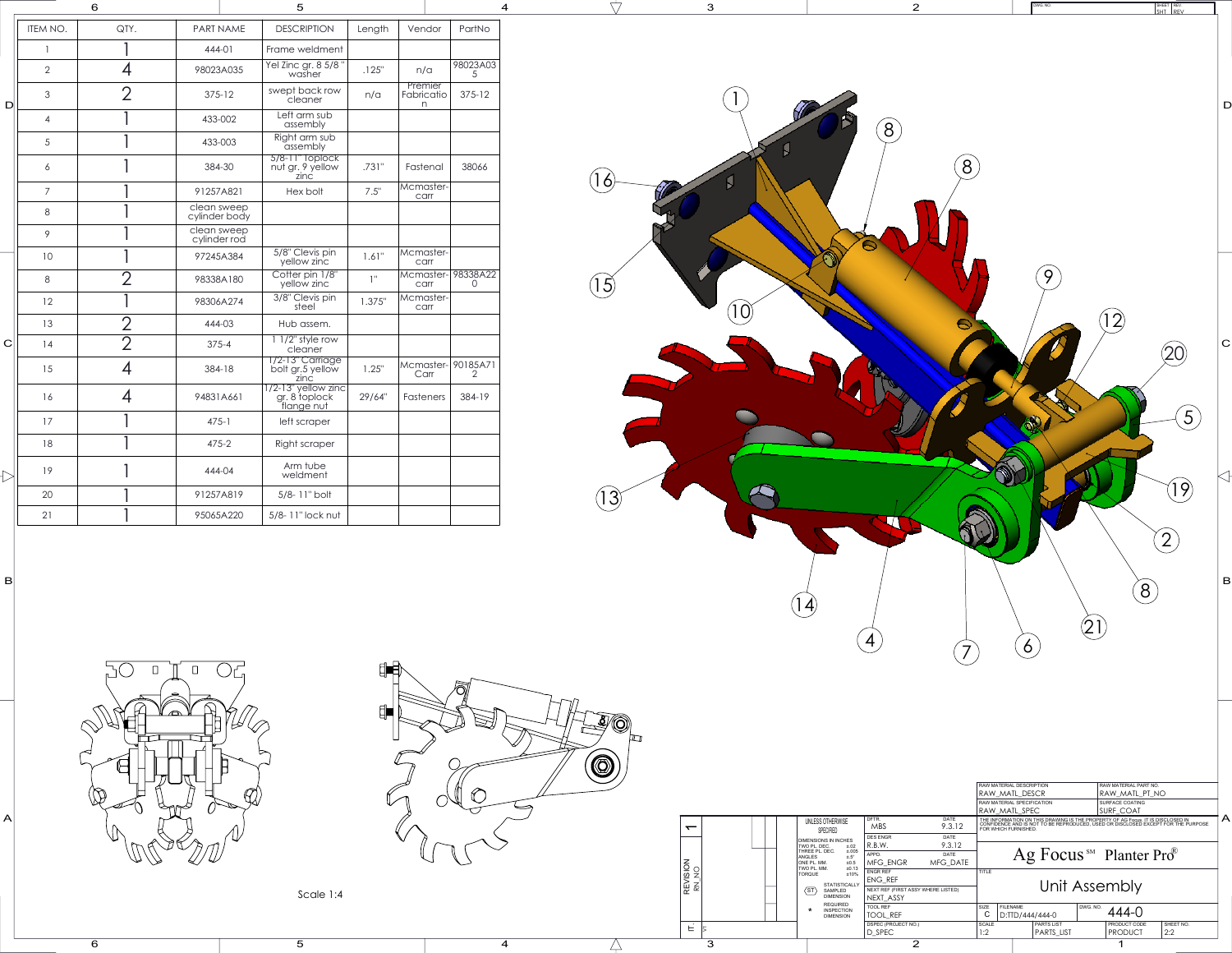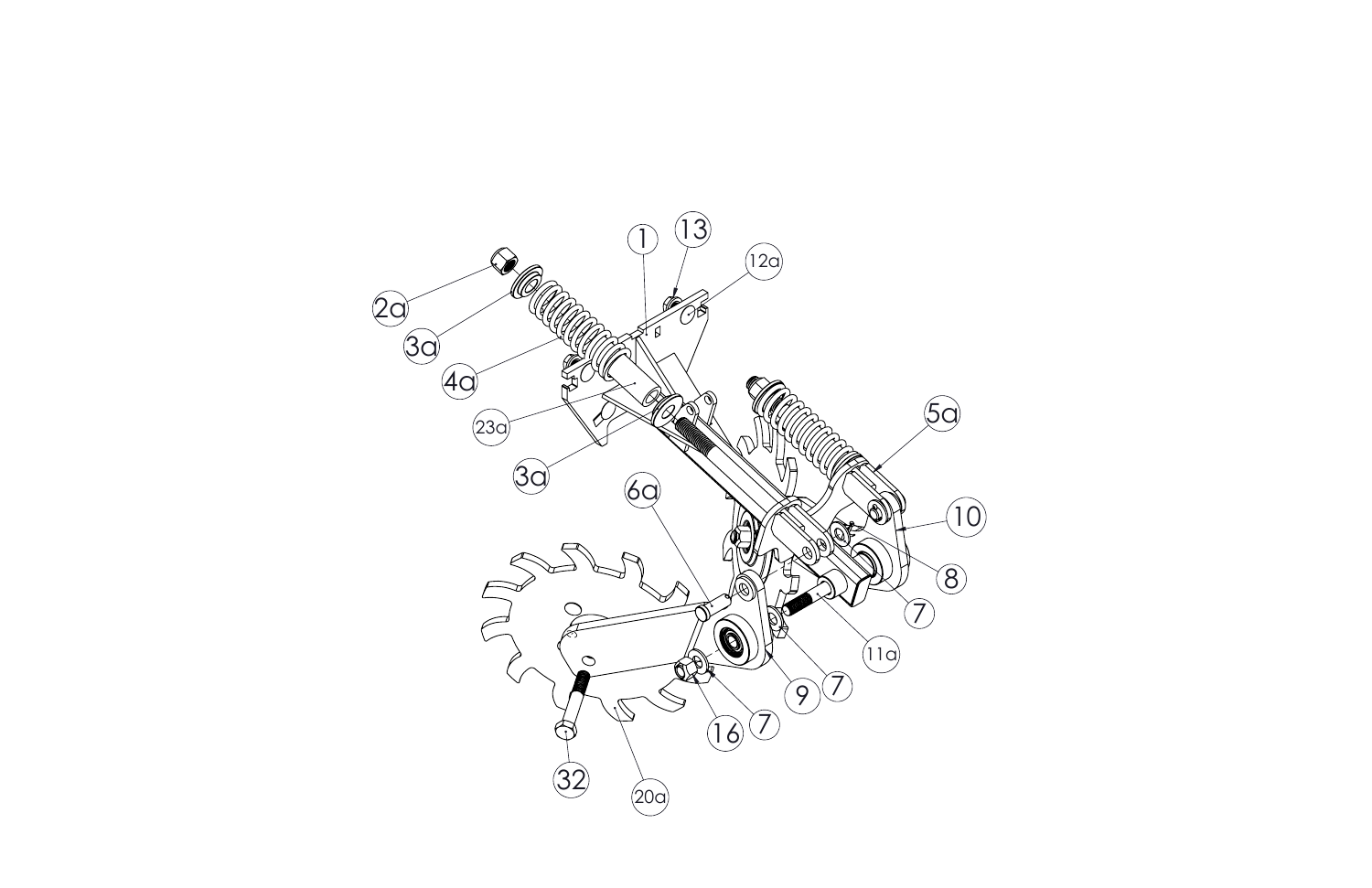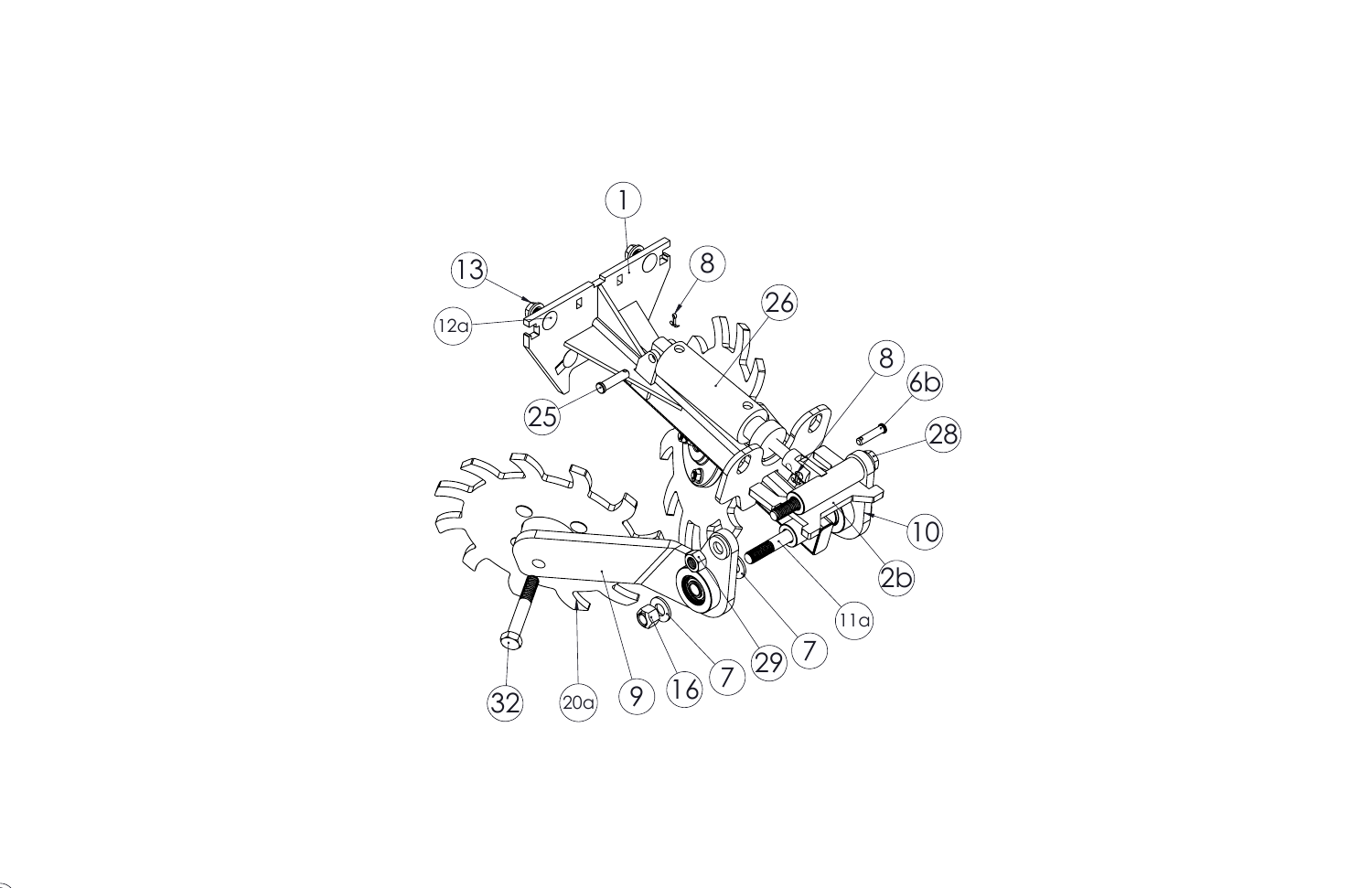

Bottom view

## Front view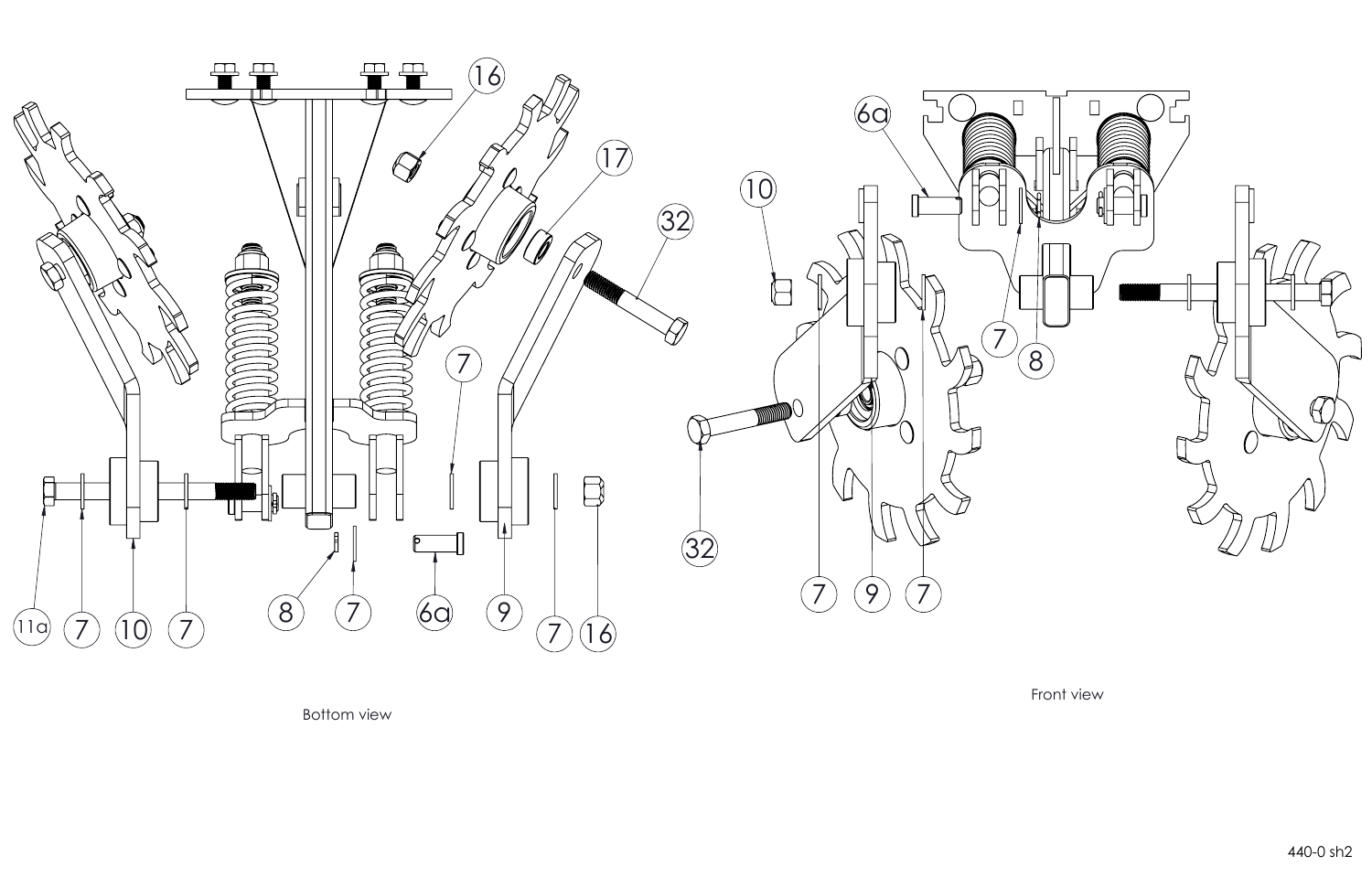Front view



Bottom view